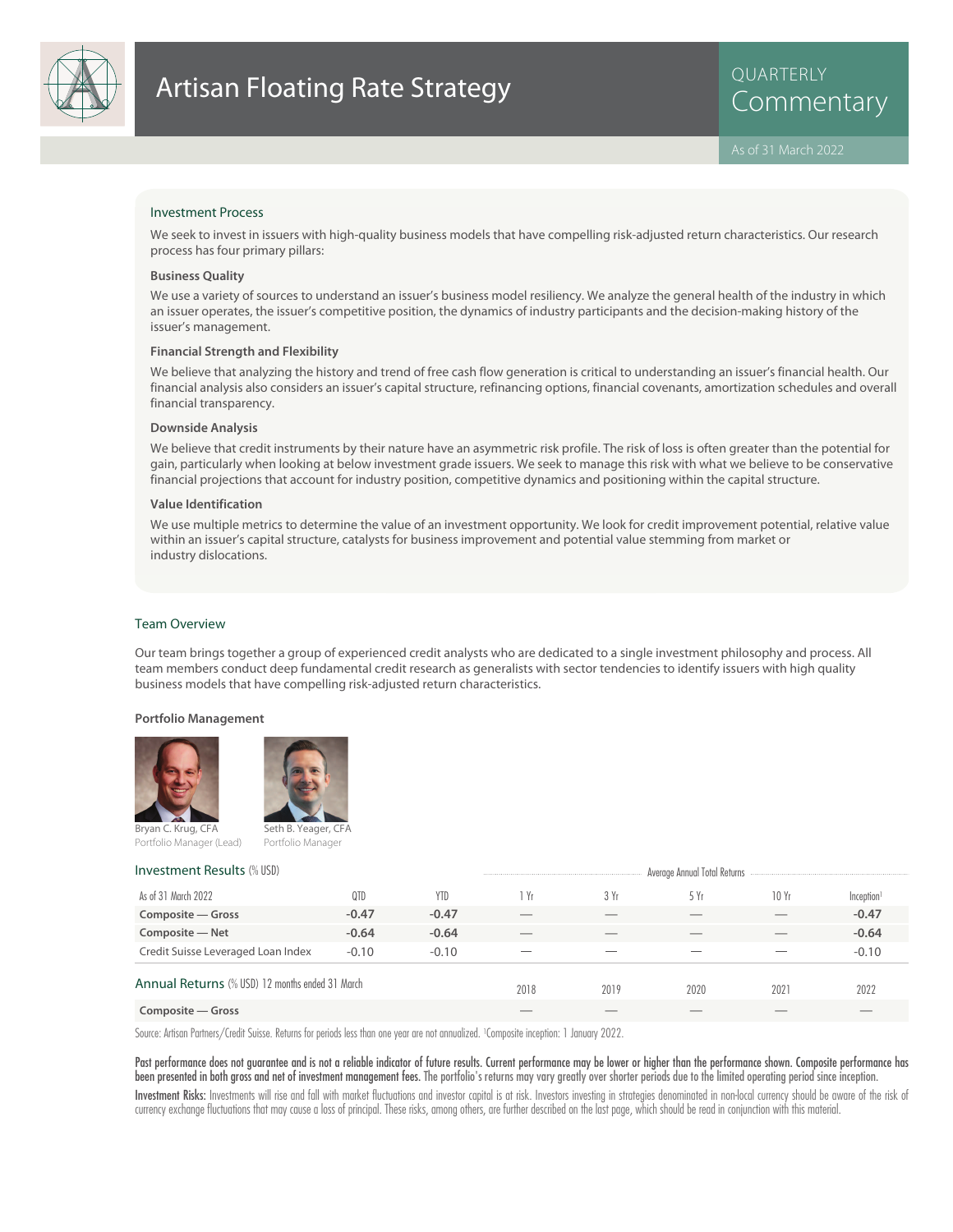

# Quarterly Commentary Artisan Floating Rate Strategy As of 31 March 2022

# Performance Discussion

Our portfolio trailed the Credit Suisse Leveraged Loan Index in Q1. The entirety of our underperformance can be attributed to asset allocation decisions. The portfolio's out-of-benchmark holdings in floating-rate perpetual securities, which are held for liquidity purposes, created modest headwinds with the pickup in volatility across interest rates and risk assets. This weakness was somewhat offset by strength from the portfolio's leveraged loan holdings, which were led by our relative overweight to—and strong security selection among—software, services and technology sectors. As we look ahead, we're comfortable with our positioning and believe our dedication to deep fundamental research and unique approach to portfolio construction will be differentiators with ongoing volatility.

## Investing Environment

Volatility returned to markets in Q1 as the investing backdrop quickly shifted from one driven by reopening-fueled momentum to one pressured by inflationary concerns and the humanitarian and economic costs of the war in Ukraine. With consumer prices rising uncomfortably across many segments of the economy, global central banks moved to begin withdrawing virus-induced policy accommodation in an effort extinguish ongoing inflationary pressures. The dual shocks of tighter monetary conditions and geopolitical uncertainty led to widespread volatility across interest rates and risk assets. While drawdowns across equity markets were notable, the response across leveraged credit markets was muted in comparison. Leveraged loans experienced a nearly limitless bid from investors seeking out floating-rate assets amid a period of heightened interest rate volatility and expectations of higher rates. The Credit Suisse Leveraged Loan Index finished the quarter largely unchanged—in stark comparison to the losses for more durationsensitive segments like the ICE BofA US High Yield Index (-4.5%) and ICE BofA US Corporate Index (-7.7%).

Credit valuations made a complete round trip during the quarter, moving to December 2020 wides in March before finishing the quarter largely unchanged. With discount margins near 440bps, valuations remain below long-term averages, suggesting the environment for credit risk remains relatively benign despite economic and geopolitical uncertainty. Across the credit spectrum, higher rated risk held up better with the pickup in volatility, though the difference across rating buckets was nearly indistinguishable. The only outlier was CCC and distressed loans, which fell 1.8% and 3.3%, respectively.

On the primary front, new issuance activity across bonds and loans came to a standstill with the pickup in equity volatility and spike in interest rates. Total new supply is down 40% from a year ago as refinancing activity slowed with higher all-in yields.

Despite the pickup in volatility, the health of corporate credit markets remained strong. The quarter saw just three companies default on their bond and loan obligations. The quiet quarter meant the

12-month par-weighted default rate moved to near record lows below 0.5%. Importantly, despite the pickup in volatility, the number of distressed candidates in the markets is largely unchanged from the start of the year. Today, less than 2% of loans in the market trade at distressed levels, suggesting a supportive environment for credit fundamentals.

# Investment Process Highlights

At the core of our strategy is a commitment to finding undervalued floating-rate opportunities that offer compelling risk-adjusted returns. A key pillar of our approach is relying on our own in-depth fundamental research to determine the creditworthiness of a given company. We acknowledge that the marketplace looks to ratings, but the ratings agencies, in our view, tend to overemphasize hard assets and underemphasize cash flow and intangible assets like intellectual property and technology. For this reason, we generally prefer less cyclical and commodity-oriented issuers in favor of higher multiple, asset light businesses. These issuers tend to be characterized by fullcycle business models that have predictable cash flows, low capital expenditures needs and unique deleveraging capabilities. The result is a portfolio that looks very different from the index and peers, but one that is better positioned to withstand the challenges facing investors today.

We also take a unique approach to portfolio construction. Because we dedicate significant time and resources to obtaining a complete picture of a company's fundamentals, we're able to better understand the range of possible outcomes in the credits we invest. With roughly a quarter of our portfolio concentrated in our largest ten issuers, our focused approach allows our highest conviction ideas to meaningfully impact returns, resulting in a more durable risk profile than the indexaware approach taken by many of our peers.

Finally, our portfolio is constructed without any preconceived allocations and is not built with the index in mind. Instead, we have broad flexibility to invest across industries, issuance sizes and the credit spectrum as the cycle unfolds. Our broad mandate allows us to opportunistically rotate the portfolio to areas that provide the best risk-adjusted returns.

## Portfolio Positioning

We remain constructive on the leveraged loan landscape as the pickup in volatility has created a more balanced outlook. Attractive yield valuations, light new issuance and robust demand for floatingrate assets have created a backdrop supportive for returns. Still, in the context of the current environment, in which global growth is likely peaking and financial conditions tightening, we've structured the portfolio with a focus on companies that generate strong free cash flow and have a unique ability to weather future volatility. With our bottom-up approach, we focus on companies that have full-cycle business models, resulting in a portfolio with a notable underweight to economically sensitive sectors in favor of software, services and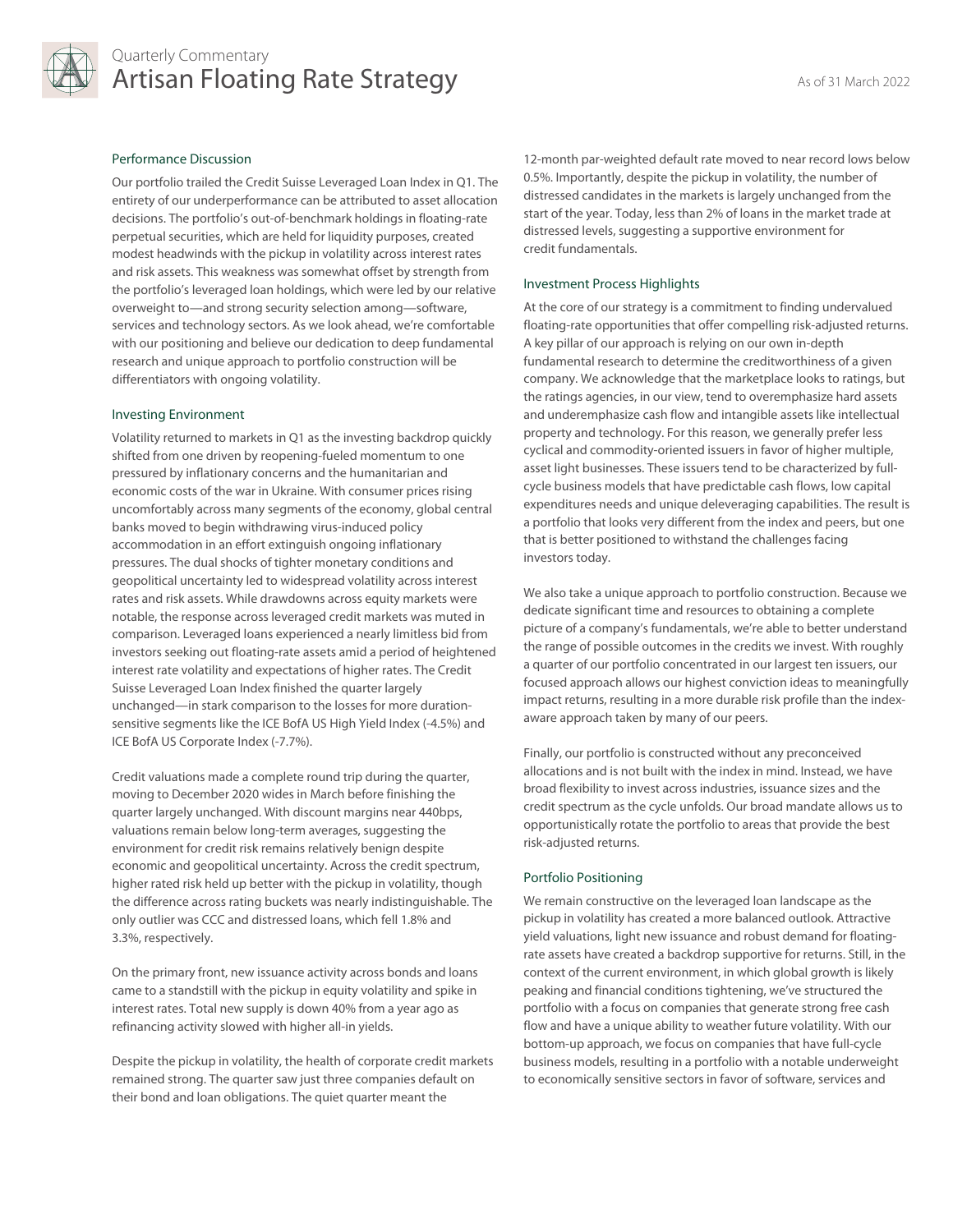insurance brokers. Across the ratings spectrum, we take a more balanced approach with an underweight to both higher rated and lower rated holdings in favor of B-rated loans. Importantly, with expectations for higher policy rates in the quarters ahead, we expect our portfolio to begin floating with each subsequent rate increase going forward. The weighted average LIBOR floor of the portfolio is roughly 50bps with approximately a third of the portfolio not subject to LIBOR floors.

## Credit Research in Detail

To emphasize our focus on deep credit work, we'd like to highlight two of the portfolio's high conviction holdings. The portfolio's largest position is in the first lien loan of KUEHG Corp, which does business as KinderCare Learning Companies. The company is the largest provider of child care and before and after-school education services in the US, with nearly 1,500 locations across 40 states. We expect KinderCare to be well positioned to benefit from the secular demographic trend of dual family incomes, the increasing focus on early childhood education and overall industry consolidation. But like many child care providers, KinderCare faced a significant hit to enrollment as a result of COVID-related closures. Government support helped bridge the recovery in headcount and offset operating expenses during the worst of the pandemic, and occupancy numbers have since dramatically recovered. The company recorded its highest enrollment numbers in Q1, leaving rating agencies to upgrade the capital structure out of CCC. KinderCare is looking to take advantage of the positive momentum with a potential public offering with anticipated proceeds directed toward debt reduction and growth opportunities. Our position in the first lien loan trades at a modest discount, resulting in mid-single digit yields—attractive value given a three-year maturity profile and strong credit momentum.

Another high conviction holding is in the first and second lien loans of investment firm Edelman Financial Engines. The company is the result of a 2018 tie-up between wealth management group Edelman Financial Services and retirement planning provider Financial Engines, resulting in the largest independent RIA in the US. The combined entity provides fee-based advice for the US retirement market with different pricing tiers across workplace and retail accounts. Much of the company's assets under management are concentrated in workplace 401(k) plans, but individual retail accounts generate nearly 60% of the firm's revenues. This focus on corporate retirement plans creates natural cross-selling opportunities, as lower margin workplace clients are converted into high-margin retail advisory accounts. With strong organic growth in AUM, the business is capital light and has minimal capex needs, allowing for significant free cash flow to support deleveraging and strategic acquisitions. From a relative value standpoint, both the first and second lien loans trade at modest discounts. And while the second lien loan matures before the first lien loan, we expect the company to refinance the second lien loan ahead of its maturity.

## Perspective

The price action over the quarter gives us confidence to say the era of ultra-low dispersion that has characterized the credit environment over the last year is over. Idiosyncratic credit risk has largely been masked by a pull-to-par, risk-on environment. But as we move forward, investors are likely to contend with an environment of improving credit fundamentals offset by the risks of tighter monetary conditions and geopolitical uncertainty. We think this will lead to a more robust opportunity set and a better environment for credit selection as the differences in pricing across credits become more pronounced. With our process built on bottom-up security selection, we believe our approach of identifying mispriced securities across the credit spectrum and across capital structures will be notable differentiators. We welcome the reemergence of volatility and will use dislocations to add risk in areas with supportive fundamentals.

#### ARTISAN CANVAS

Timely insights and updates from our investment teams and firm leadership

Visit www.artisancanvas.com